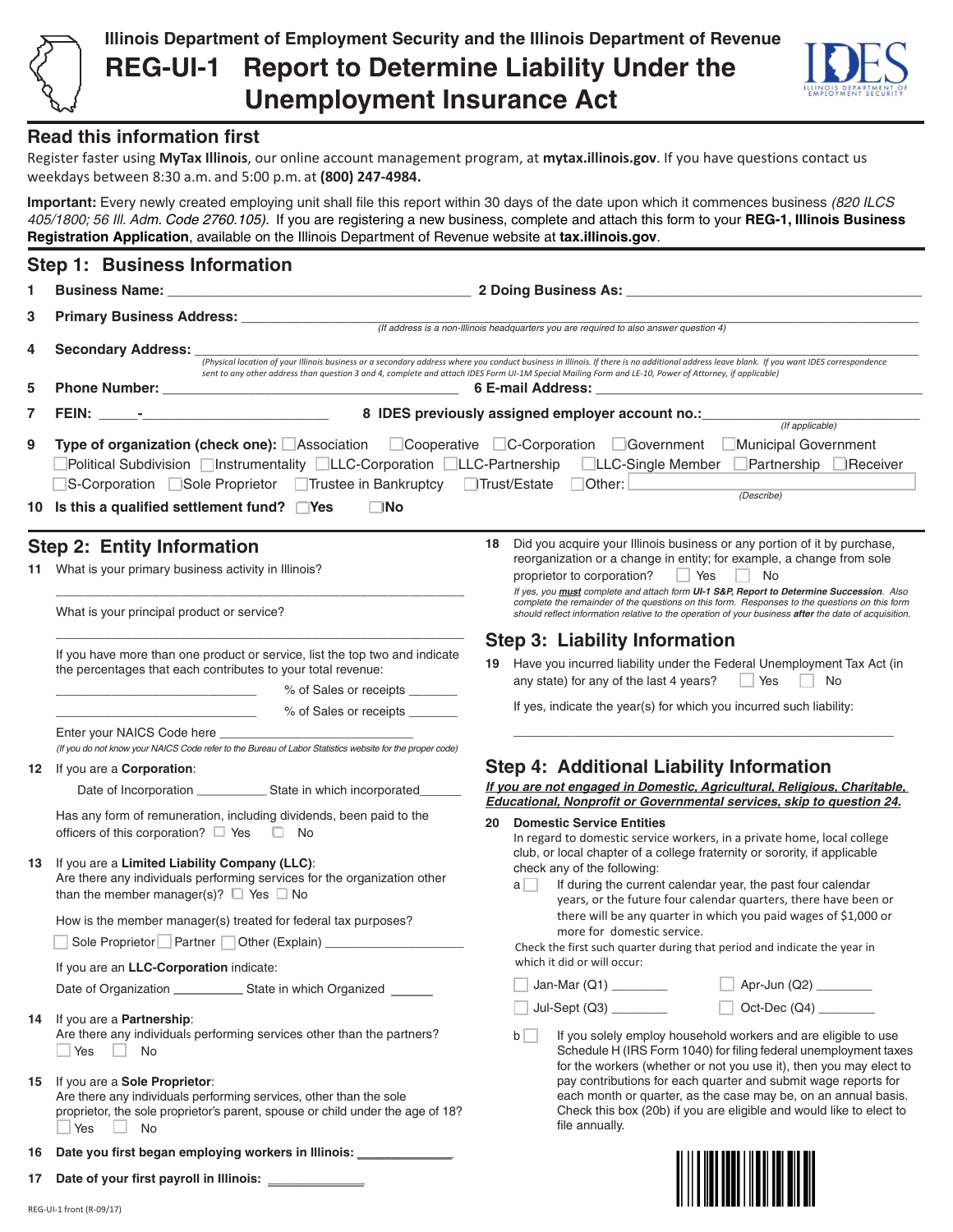### **21 Agricultural Entities**

In regard to agricultural labor, if applicable check any of the following:

- $a \square$  You employ, have employed, or will employ one of more workers to perform agricultural labor.
- $b \Box$  During the current calendar year, the past four calendar years, or the future four calendar quarters, there has been or there will be any quarter in which you paid wages of \$20,000 or more for agricultural labor.

If so, check the first such quarter during that period and indicate the year in which it did or will occur:

| $\Box$ Jan-Mar (Q1) | $\Box$ Apr-Jun (Q2) |
|---------------------|---------------------|
|---------------------|---------------------|

 $\Box$  Jul-Sept  $(Q3)$  \_\_\_\_\_\_\_\_  $\Box$  Oct-Dec  $(Q4)$  \_\_\_\_

 $c \Box$  During the current calendar year, the past four calendar years, or the future four calendar quarters, there has been or there will be any calendar year during which you employed 10 or more individuals to perform agricultural labor for at least 20 weeks (whether consecutive or not).

If so, check the first such quarter during that period and indicate the year in which it did or will occur:

| Jan-Mar (Q1)  | Apr-Jun (Q2) |
|---------------|--------------|
| Jul-Sept (Q3) | Oct-Dec (Q4) |

 $d \Box$  If you checked 21a, 21b or 21c and your business includes any retail sales activity, check this box (21d).

### **22 Religious, Charitable, Educational or Other Nonprofit Entities**

 $a$  Check if your organization is a religious, charitable, educational or other nonprofit organization as defined in **Section 501(c)(3)** of the Internal Revenue Code. If so, attach your federal IRS 501(c)(3) exemption letter to this application.

 $b$  During the current calendar year, the past four calendar years, or the future four calendar quarters, there have been or there will be any quarter in which you have had four or more workers to perform work for at least 20 weeks (whether or not consecutive).

If so, check the quarter that included the 20th week within which you have employed 4 or more individuals to perform religious, charitable education and/or nonprofit labor and indicate the year in which it did or will occur:

| Apr-Jun (Q2) | $\vert$ Jul-Sept (Q3) |  |
|--------------|-----------------------|--|
|              |                       |  |

- $\Box$  Oct-Dec (Q4)  $\Box$
- $c \cap C$  Check if you wish to be a reimbursable employer. Complete and attach form **UI-5NP, Reimburse Benefits in Lieu of Paying Contributions**.

**23 Governmental Entities or Indian Tribes**

- $a$   $\Box$  Check if you wish to be a reimbursable employer. Complete and attach form **UI-5LG, Reimburse Benefits in Lieu of Paying Contributions**.
- $b \Box$  Check if your organization is an Indian Tribe (including a subdivision, subsidiary or business enterprise wholly owned by an Indian Tribe).
- **24 If you did not answer 20, 21, 22, 23, check any of the following boxes that apply and provide the requested information.**
	- $a$  Have there or will there be, any calendar quarter in either the current calendar year, the past four calendar years, or the future four calendar quarters, in which you paid wages of at least \$1,500 for services in employment.

If so, check the first such quarter during that period and indicate the year in which it did or will occur:

| Jan-Mar (Q1)  | Apr-Jun (Q2) |
|---------------|--------------|
| Jul-Sept (Q3) | Oct-Dec (Q4) |

 $b$  Have there or will there be, any calendar quarter in either the current calendar year, the past four calendar years, or the future four calendar quarters, in which you have had one or more individuals performing services in employment in each of at least 20 weeks (whether consecutive or not).

If so, check the first such quarter during that period and indicate the year in which it did or will occur:

 $\Box$  Jul-Sept (Q3)  $\_\_\_\_\_\_\_\_\_\_\_\_\_\_\_\_\_\_\_\_$ 

| Apr-Jun (Q2) |  |
|--------------|--|
| Oct-Dec (Q4) |  |

# **Step 5: Additional Business Information**

### **25 Voluntary Coverage**

If you are determined to be not liable for the payment of unemployment insurance taxes based upon the provisions of the Illinois Unemployment Insurance Act you may voluntarily elect coverage under *820 ILCS 405/302.* 

Check if you want voluntary coverage, complete and attach Form **UI-1B, Voluntary Election of Coverage**.

**26** If you have multiple worksites in Illinois complete and attach Form UI-ML, Multiple Worksites in Illinois, found online at **ides.illinois.gov.**

# **Step 6: Certification and Signature**

I hereby certify that the information contained in this report, and any sheets or forms attached hereto, is true and correct. This report must be signed by the owner, a partner, or an authorized agent within the employing enterprise. If this document is signed by any other person, complete and attach the Illinois Department of Employment Security Form LE-10, Power of Attorney, available online at **ides.illinois.gov.**

|                                                                | Date: ________________________                                                                                                                    |
|----------------------------------------------------------------|---------------------------------------------------------------------------------------------------------------------------------------------------|
| Mail your completed form, with any required<br>attachments to: | <b>CENTRAL REGISTRATION DIVISION</b><br><b>ILLINOIS DEPARTMENT OF REVENUE</b><br><b>PO BOX 19030 MAIL CODE 3-222</b><br>SPRINGFIELD IL 62794-9030 |

This state agency is requesting information that is necessary to accomplish the statutory purpose as outlined under 820 ILCS 405/100-3200. Disclosure of this information is required. Failure to disclose this information may result in statutorily prescribed liability and sanction, including penalties and interest.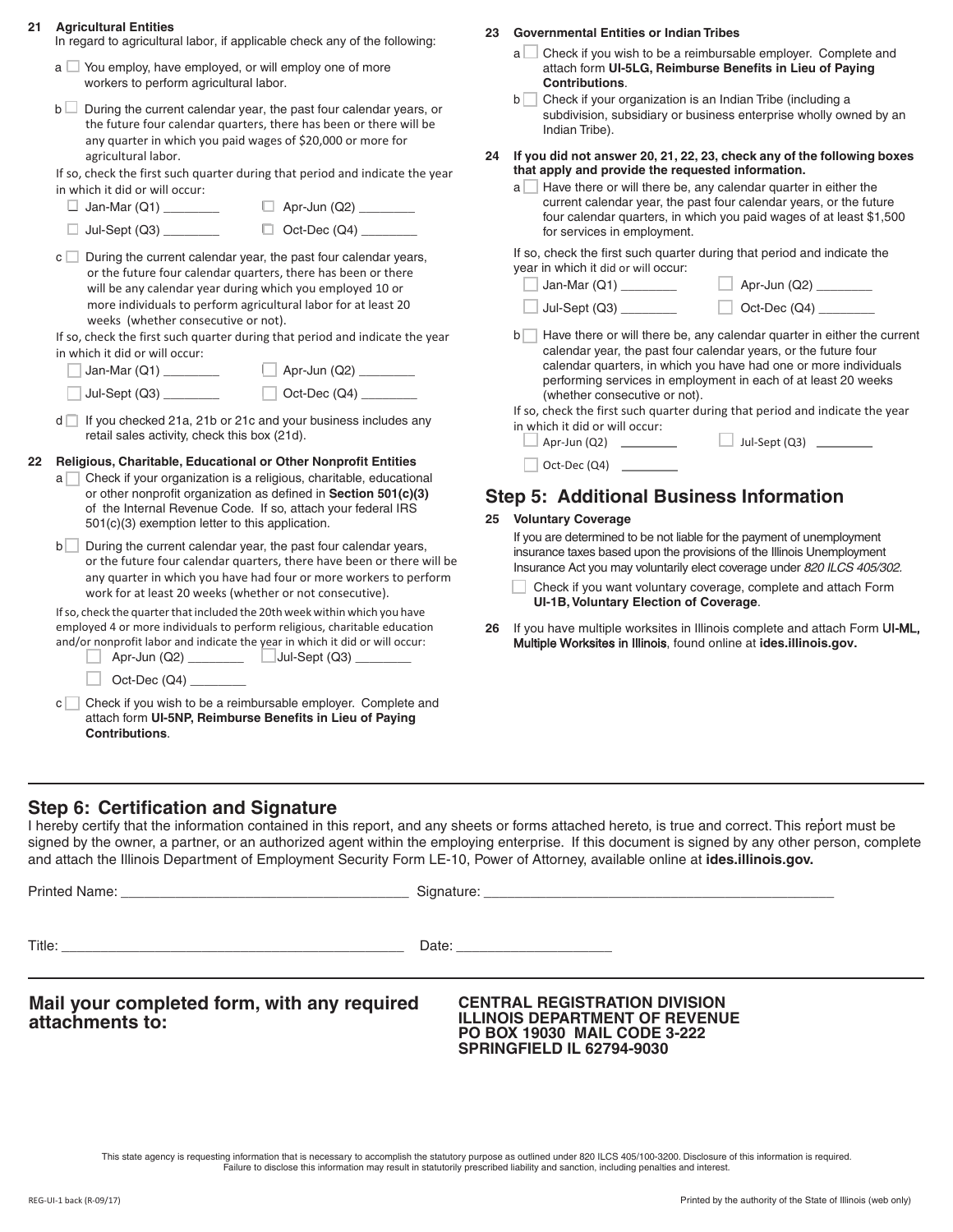## **Illinois Department of Employment Security and the Illinois Department of Revenue**

#### **INSTRUCTIONS FOR PREPARATION OF THE REG-UI-1 REPORT TO DETERMINE LIABILITY UNDER THE UNEMPLOYMENT INSURANCE ACT**

An employing unit must file the Report to Determine Liability (IDES Form REG-UI-1) even though it may not be liable for payments under the Illinois Unemployment Insurance Act (the Act).

**\_\_\_\_\_\_\_\_\_\_\_\_\_\_\_\_\_\_\_\_\_\_\_\_\_\_\_\_\_\_\_\_\_\_\_\_\_\_\_\_\_\_\_\_\_\_\_\_\_\_\_\_\_\_\_\_\_\_\_\_\_\_\_\_\_\_\_\_\_\_\_\_\_\_\_\_\_\_\_\_\_\_\_\_\_\_\_\_\_\_\_\_\_\_\_\_\_\_\_\_\_\_\_\_\_\_\_\_\_\_\_\_\_\_\_\_\_\_\_\_**

\_\_\_\_\_\_\_\_\_\_\_\_\_\_\_\_\_\_\_\_\_\_\_\_\_\_\_\_\_\_\_\_\_\_\_\_\_\_\_\_\_\_\_\_\_\_\_\_\_\_\_\_\_\_\_\_\_\_\_\_\_\_\_\_\_\_\_\_\_\_\_\_\_\_\_\_\_\_\_\_\_\_\_\_\_\_\_\_\_\_\_\_\_\_\_\_\_\_\_\_\_\_\_\_\_\_\_\_\_\_\_\_\_\_\_\_\_\_\_\_

**Read the instructions below carefully.** The Guide to the Illinois Unemployment Insurance Act is available on our website at: www.ides.illinois.gov. It will assist you in filling out the form.

Type or print in ink your answer to each item that applies. If you need more space, attach additional sheets but mark each "Supplement to REG-UI-1" and sign and date it. If you are registering a new business, complete and attach this form to your REG-1, ILLINOIS BUSINESS REGISTRATION APPLICATION, available on the Illinois Department of Revenue website at tax.illinois.gov.

1. Business Name: Legal name of the employer. If the entity is a Sole Proprietor, the owner's name; if a Partnership, the partners' names and type of partnership (such as a general partnership, limited partnership or joint venture); if a Corporation, the corporate name with the word "Corporation," "Incorporated," "Company," "Limited," or their abbreviations; if a Limited Liability Company, the name must contain the phrase Limited Liability Company, or its abbreviation.

2. Doing Business As: Enter the trade name of your business. If there is no trade name being used, leave this item blank.

3. Primary Address: Enter the address of the physical location of your Illinois business. If there is no base of operations in Illinois, enter the non-Illinois headquarters address.

4. Secondary Address: Enter any secondary address where you conduct business in Illinois. If there is no additional address, leave this item blank. If you want IDES correspondence sent to any other address than your answers to Questions 3 and 4, complete and attach IDES form UI-1M (Unemployment Special Mailing Form) and, if applicable, IDES Form LE-10 (Power of Attorney).

5. Phone Number: Telephone number to the business, business owner or person responsible for Unemployment Insurance taxes.

6. E-mail Address: E-mail to the business, business owner or person responsible for Unemployment Insurance taxes.

7. FEIN(Federal Employer Identification Number) assigned by the Internal Revenue Service for reporting Social Security, Withholding and Federal Unemployment Tax.

8. IDES previously assigned employer account no.: If known, this will be a seven digit number issued by IDES.

9. Type of organization: Check one of the organization types listed - please note there are two types of Corporations and three different types of LLCs to choose from, pick accordingly.

10. A Qualified Settlement Fund is a fund, account or trust that has been established to resolve or satisfy one or more claims resulting from at least one claim asserting liability (for example, a class action settlement involving wage and hour issues).

11. Enter the business activity that produces your major source of income.

List products manufactured, commodities sold, activities engaged in or type of services rendered. For more than one business activity within the employing unit, indicate the percentage that each contributes to revenue. Enter the six digit NAICS code that best describes your primary business activity. (If you do not know your NAICS Code refer to the Bureau of Labor Statistics website for the proper code. The website address is: https://www.bls.gov/bls/naics.htm.

12.If your business is a Corporation, answer all components within this question.

13.If you are a Limited Liability Company, answer all components within this question.

14.If you are a Partnership, answer all components within this question.

15.If you are a Sole Proprietor, answer all components within this question.

16.Enter the full date (MM/DD/YYYY) on which you first began employing workers, not the date when wages were first paid out.

17.Enter the full date (MM/DD/YYYY) on which you first paid wages in the State of Illinois.

18.If "yes", refer to the directions given beneath question 18 and submit only the IDES form, UI-1S&P Report to Determine Succession to IDES; 33 S State St 10th floor; Chicago, IL 60603.

19.If you have been found liable for Federal Unemployment taxes, you immediately become liable to Illinois for state unemployment insurance taxes beginning with your first Illinois payroll.

20."Domestic service" means service of a household nature, including services performed by cooks, waiters, butlers, housekeepers, housemothers,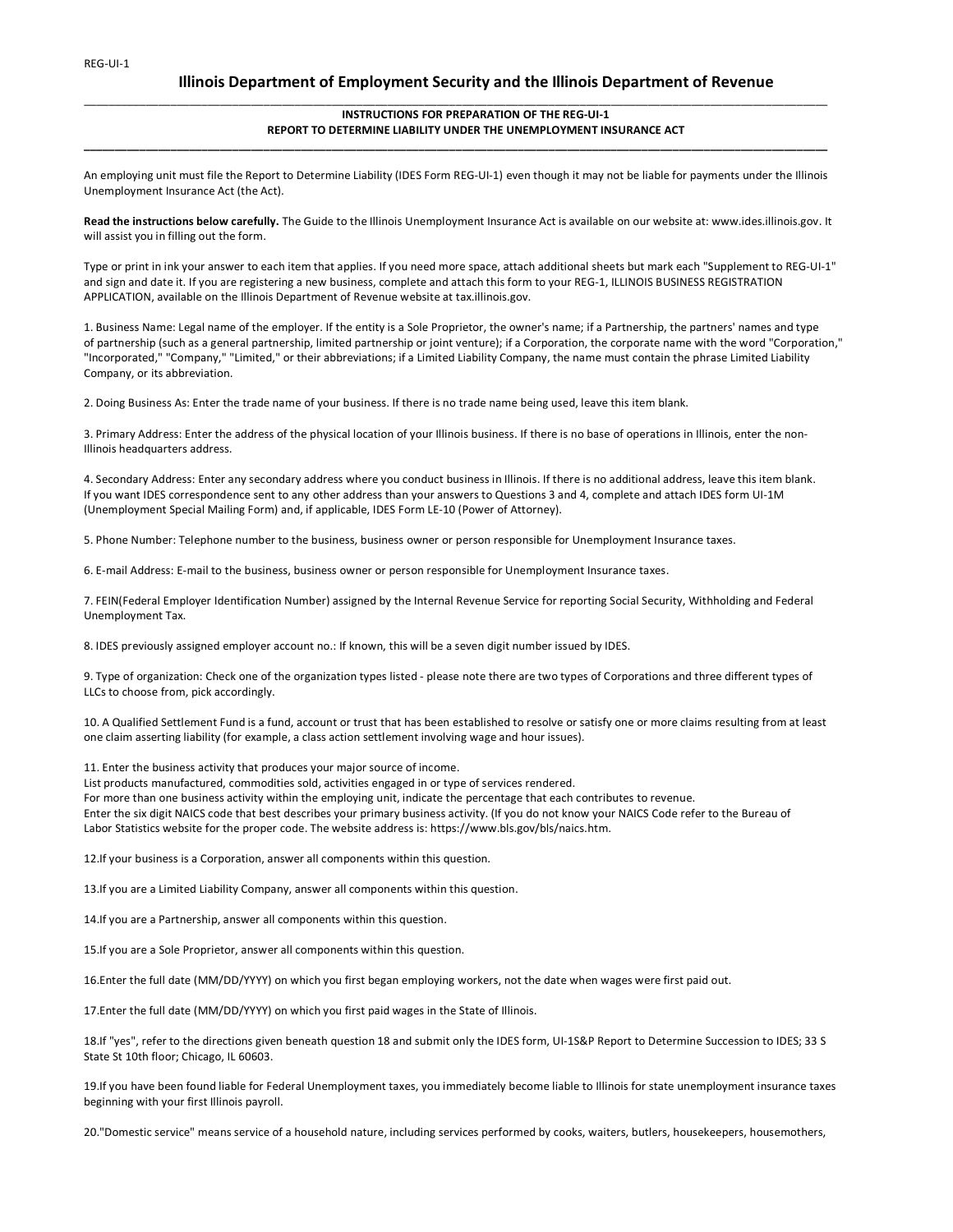governesses, maids, valets, babysitters, janitors, launderers, furnace men, caretakers, handymen, gardeners, footmen, grooms and chauffeurs of automobiles for family use. Service not of a household nature, such as by a private secretary, nurse, tutor or librarian, is not considered "domestic" service.

A "private home" is the fixed place of abode of the individual or family for whom the worker is performing services. A separate and distinct dwelling unit maintained by an individual as a residence, such as a hotel room, boat or trailer, can be a "private home." A room or suite in a nursing home can be a "private home," provided that the facts and circumstances of the particular case indicate that such room or suite is, in fact, the place where the individual retains his residence. A home utilized primarily for the purpose of supplying board or lodging to the public as a business enterprise is not a "private home."

A "local college club" or "local chapter of a college fraternity or sorority" does not include an alumni club or chapter.

21."Agricultural labor" means all services performed:

- On a farm, in the employ of any person, in connection with cultivating the soil or in connection with raising or harvesting any agricultural or horticultural commodity, including the raising, shearing, feeding, caring for, training, and management of livestock, bees, poultry and furbearing animals and wildlife;
- In the employ of the owner or tenant or other operator of a farm, in connection with the operation, management, conservation, improvement or maintenance of such farm and its tools and equipment;
- In connection with the ginning of cotton, or the operation or maintenance of ditches, canals, reservoirs or waterways not owned or operated for profit, used exclusively for supplying and storing water for farming purposes;
- In the employ of the operator of a farm, or of a group of operators of farms (or a cooperative organization of which such operators are members), in handling, planting, drying, packing, packaging, processing, freezing, grading, storing or delivering to storage or to market or to a carrier for transportation to market, in its unmanufactured state, any agricultural or horticultural commodity; but only if such operator or operators produced more than one-half of the commodity with respect to which such service is performed. The provisions of this subsection shall not be deemed to be applicable with respect to service performed in connection with commercial canning or commercial freezing or in connection with any agricultural or horticultural commodity after its delivery to a terminal market for distribution for consumption.
- For purposes of questions 21b & 21c, count each week in which you had or expect to have 10 or more individuals to perform agricultural labor, whether or not they all worked or will work at the same time during that week and whether or not you employed or will employ the same individuals in each week.

"Week" means the seven day period, Sunday through Saturday.

22. For purposes of question 22b, count each week in which you expect to have 10 or more individuals performing services in employment, whether or not they all worked or will work at the same time during that week and whether or not you employed or will employ the same individuals in each week.

#### "Week" means the seven day period, Sunday through Saturday.

"Employment" means any service performed by an individual for an employing unit, unless the Unemployment Insurance Act expressly excludes the service from the definition of "employment." It includes service in interstate commerce and service on land which is owned, held or possessed by the United States, and includes all services performed by an officer of a business corporation, without regard to whether such services are executive, managerial or manual in nature, and without regard to whether such officer is or is not a stockholder or a member of the board of directors of the corporation.

**Benefit Reimbursable Option:** Each nonprofit organization subject to the Act may, if certain conditions are met, elect to be a reimbursable employer by agreeing, in lieu of paying contributions, to reimburse the State for the actual amount of regular benefits and one half the amount of extended benefits that are charged to it.

23. "Employment" means any service performed by an individual for an employing unit, including a governmental entity or Indian tribe, unless the Unemployment Insurance Act expressly excludes the service from the definition of "employment."

"Governmental entity" includes the State or any of its instrumentalities, or any political subdivision or municipal corporation thereof or any of their instrumentalities, or any instrumentality of more than one of the foregoing, or any instrumentality of any of the foregoing and one or more other States or political subdivisions.

"Indian Tribe" means any Indian tribe, band, nation or other organized group or community, including any Alaskan Native village or regional village or corporation, which is recognized as eligible for the special programs and services provided by the United States to Indians because of their status as Indians, and includes any subdivision, subsidiary or business enterprise wholly owned by an Indian tribe.

**Benefit Reimbursable Option:** Each governmental entity or Indian Tribe subject to the Act may, if certain conditions are met, elect to be a reimbursable employer by agreeing, in lieu of paying contributions, to reimburse the State for the actual amount of regular benefits and one half the amount of extended benefits that are charged to it.

24. "Employment" means any service performed by an individual for an employing unit, unless the Unemployment Insurance Act expressly excludes the service from the definition of "employment." It includes service in interstate commerce and service on land which is owned, held or possessed by the United States, and includes all services performed by an officer of a business corporation, without regard to whether such services are executive, managerial or manual in nature, and without regard to whether such officer is or is not a stockholder or a member of the board of directors of the corporation.

For purposes of question 24b, count each week in which you had or expect to have 1 or more individuals performing services in employment, whether or not they all worked or will work at the same time during that week and whether or not you employed or will employ the same individuals in each week.

"Week" means the seven day period, Sunday through Saturday.

25.If an employing unit does not meet the legal definition of an employer for unemployment insurance purposes, the employing unit can elect to be fully